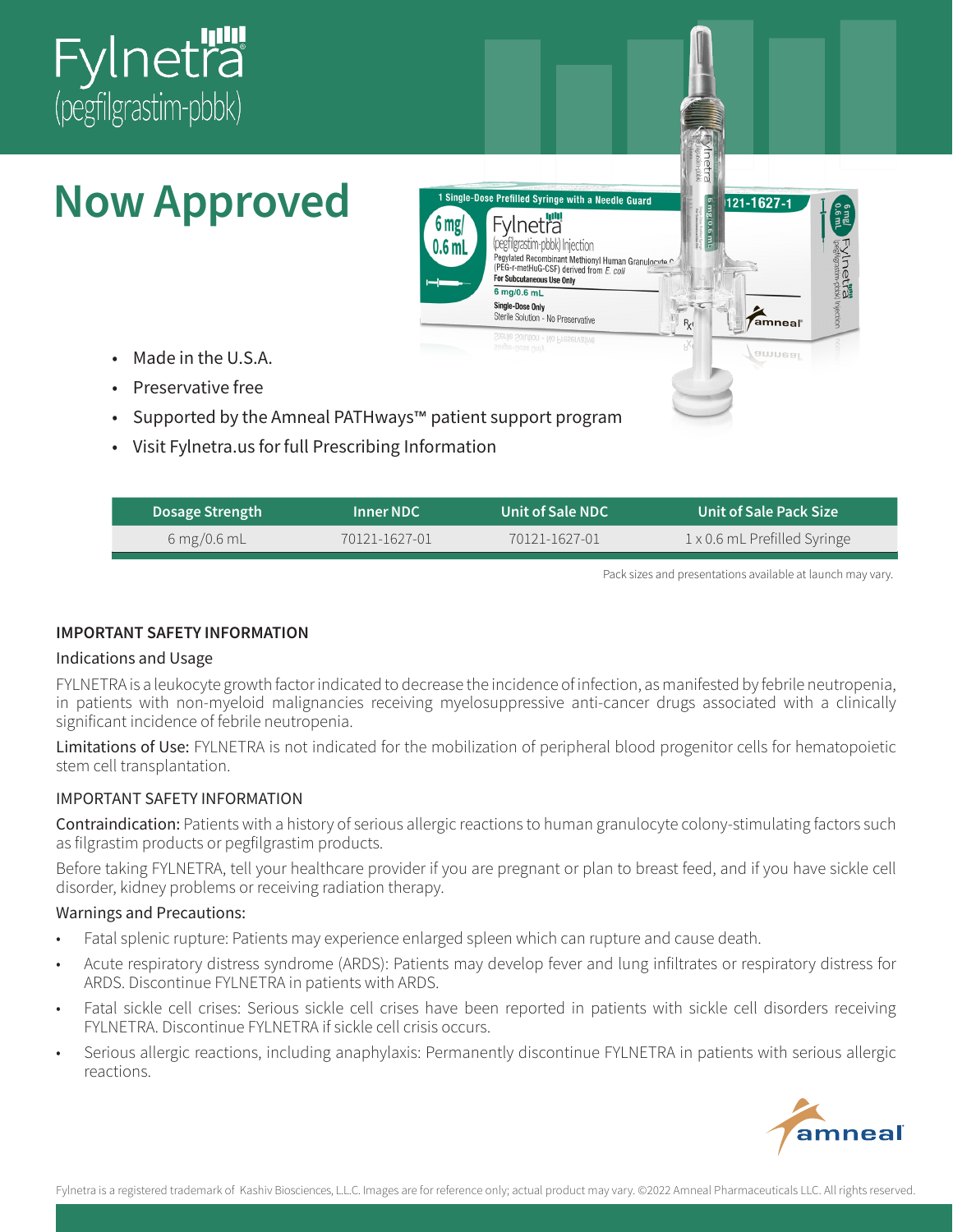# Storage & Handling

Store refrigerated between 36°F to 46°F (2°C to 8°C) in the carton to protect from light. Do not shake. Discard syringes stored at room temperature for more than 72 hours. Avoid freezing; if frozen, thaw in the refrigerator before administration. Discard syringe if frozen more than once.



Amneal is pleased to offer reimbursement access and patient support services through the PATHways™ program.

PATHways Patient Access Specialists are available to assist healthcare providers and patients with:

- Benefit investigation
- Prior authorization support
- Affordability options like co-pay savings
- Claims assistance

Call toll-free Monday through Friday, 8 AM to 8 PM ET.

#### IMPORTANT SAFETY INFORMATION (continued)

- Kidney injury (Glomerulonephritis): Kidney injury have been reported in patients on FYLNETRA. Consider dose-reduction or interruption of FYLNETRA in patients with kidney injury.
- Decreased platelet count (thrombocytopenia); increased white blood cell count (leukocytosis) and inflammation of your blood vessels (cutaneous vasculitis) have been reported. Monitor platelet counts and white blood cell count.
- Capillary leak syndrome has been reported after G-CSF administration, including pegfilgrastim products, and is characterized by hypotension, hypoalbuminemia, edema and hemoconcentration.
- The possibility that pegfilgrastim products act as a growth factor for any tumor type, including myeloid malignancies and myelodysplasia, diseases for which pegfilgrastim products are not approved, cannot be excluded.
- Myelodysplastic Syndrome (MDS) and Acute Myeloid Leukemia (AML): Monitor patients with breast and lung cancer using FYLNETRA in conjunction with chemotherapy and/or radiotherapy for signs and symptoms of MDS/AML.
- Aortitis has been reported in patients receiving pegfilgrastim products.
- Increased hematopoietic activity of the bone marrow in response to growth factor therapy has been associated with transient positive bone imaging changes.

Adverse Reactions: Most common adverse reactions (≥ 5% difference in incidence compared to placebo) are bone pain and pain in extremity.

# Visit Fylnetra.us forfull Prescribing Information





Order from your wholesaler or contact Amneal: Toll Free 866.525.7270 | CustomerResponse@amneal.com

FYLPS-01 6.8.22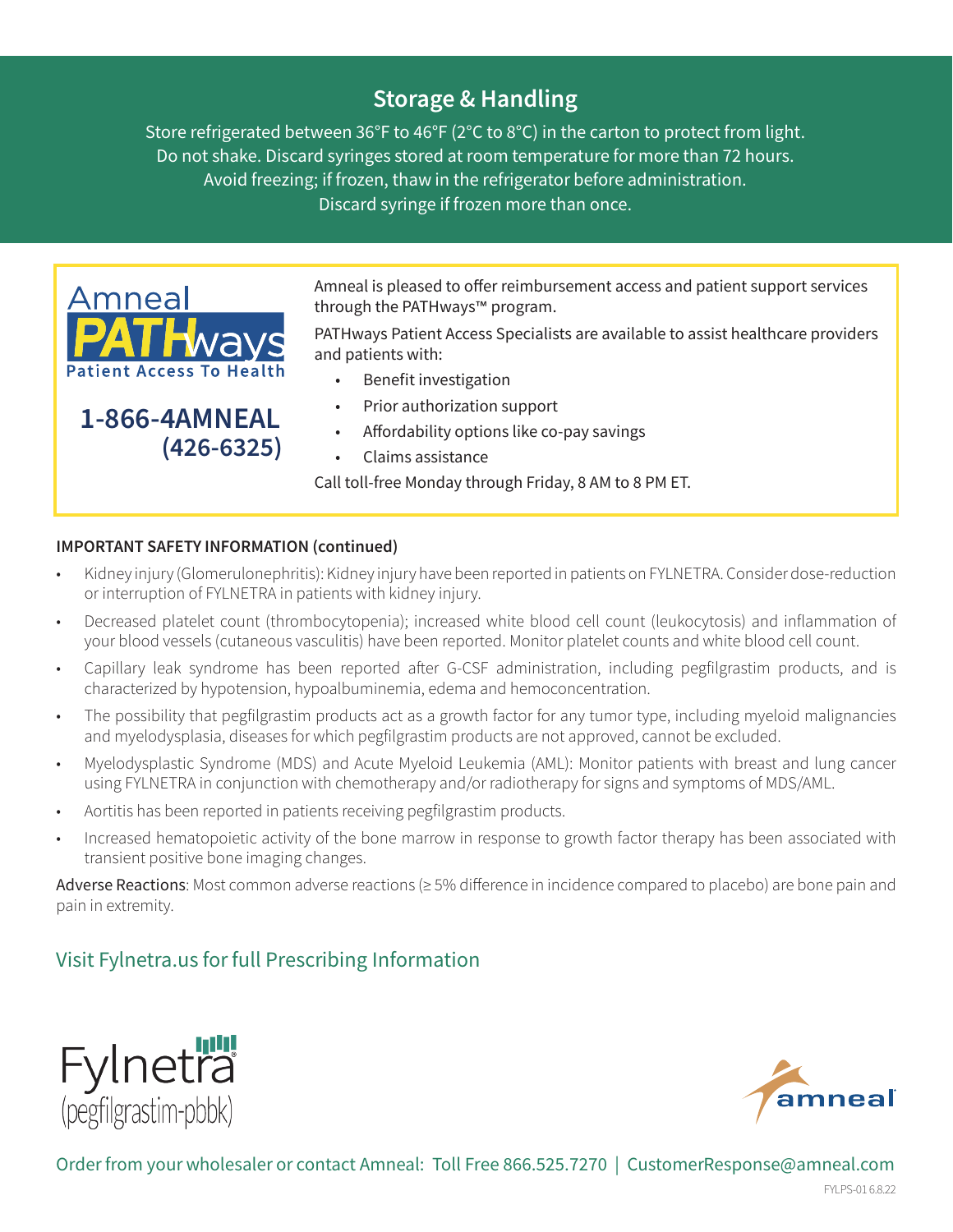#### **HIGHLIGHTS OF PRESCRIBING INFORMATION**

#### **These highlights do not include all the information needed to use FYLNETRA**® **safely and effectively. See full prescribing information for FYLNETRA.**

#### **FYLNETRA (pegfilgrastim-pbbk) injection, for subcutaneous use Initial U.S. Approval: 2022**

FYLNETRA (pegfilgrastim-pbbk) is biosimilar\* to NEULASTA (pegfilgrastim)

#### -**--INDICATIONS AND USAGE---**

FYLNETRA is a leukocyte growth factor indicated to decrease the incidence of infection, as manifested by febrile neutropenia, in patients with nonmyeloid malignancies receiving myelosuppressive anti-cancer drugs associated with a clinically significant incidence of febrile neutropenia. (1.1)

#### Limitations of Use

FYLNETRA is not indicated for the mobilization of peripheral blood progenitor cells for hematopoietic stem cell transplantation.

#### **--------------------DOSAGE AND ADMINISTRATION----------------**

Patients with cancer receiving myelosuppressive chemotherapy

- 6 mg administered subcutaneously once per chemotherapy cycle. (2.1)
- Do not administer between 14 days before and 24 hours after administration of cytotoxic chemotherapy. (2.1)
- Use weight based dosing for pediatric patients weighing less than 45 kg; refer to Table 1. (2.2)

---DOSAGE FORMS AND STRENGTHS---

Injection: 6 mg/0.6 mL solution in a single-dose prefilled syringe for manual use only. (3)

----CONTRAINDICATIONS---

Patients with a history of serious allergic reactions to human granulocyte colony-stimulating factors such as pegfilgrastim products or filgrastim products. (4)

#### **FULL PRESCRIBING INFORMATION: CONTENTS\***

#### **1 INDICATIONS AND USAGE**

1.1 Patients with Cancer Receiving Myelosuppressive Chemotherapy

#### **2 DOSAGE AND ADMINISTRATION**

- 2.1 Patients with Cancer Receiving Myelosuppressive
- Chemotherapy
- 2.2 Administration

#### **3 DOSAGE FORMS AND STRENGTHS**

#### **4 CONTRAINDICATIONS**

#### **5 WARNINGS AND PRECAUTIONS**

- 5.1 Splenic Rupture
- 5.2 Acute Respiratory Distress Syndrome
- 5.3 Serious Allergic Reactions
- 5.4 Use in Patients with Sickle Cell Disorders
- 5.5 Glomerulonephritis
- 5.6 Leukocytosis
- 5.7 Thrombocytopenia
- 5.8 Capillary Leak Syndrome
- 5.9 Potential for Tumor Growth Stimulatory Effects on Malignant Cells
- 5.10 Myelodysplastic Syndrome (MDS) and Acute Myeloid Leukemia (AML) in Patients with Breast and Lung Cancer
- 5.11 Aortitis
- 5.12 Nuclear Imaging

#### **6 ADVERSE REACTIONS**

#### ---WARNINGS AND PRECAUTIONS----

- Fatal splenic rupture: Evaluate patients who report left upper abdominal or shoulder pain for an enlarged spleen or splenic rupture. (5.1)
- Acute respiratory distress syndrome (ARDS): Evaluate patients who develop fever, lung infiltrates, or respiratory distress. Discontinue FYLNETRA in patients with ARDS. (5.2)
- Serious allergic reactions, including anaphylaxis: Permanently discontinue FYLNETRA in patients with serious allergic reactions. (5.3)
- Fatal sickle cell crises: Discontinue FYLNETRA if sickle cell crisis occurs. (5.4)
- Glomerulonephritis: Evaluate and consider dose-reduction or interruption of FYLNETRA if causality is likely. (5.5)
- Thrombocytopenia: Monitor platelet counts. (5.7)
- Myelodysplastic Syndrome (MDS) and Acute Myeloid Leukemia (AML): Monitor patients with breast and lung cancer using FYLNETRA in conjunction with chemotherapy and/or radiotherapy for signs and symptoms of MDS/AML. (5.10)

#### --ADVERSE REACTIONS---

Most common adverse reactions ( $\geq$  5% difference in incidence compared to placebo) are bone pain and pain in extremity. (6.1)

#### **To report SUSPECTED ADVERSE REACTIONS, contact Amneal Pharmaceuticals LLC at 1-877-835-5472, option 3 or FDA at 1-800-FDA-1088 or www.fda.gov/medwatch.**

#### **See 17 for PATIENT COUNSELING INFORMATION and FDAapproved patient labeling.**

\* Biosimilar means that the biological product is approved based on data demonstrating that it is highly similar to an FDA-approved biological product, known as a reference product, and that there are no clinically meaningful differences between the biosimilar product and the reference product. Biosimilarity of FYLNETRA® has been demonstrated for the condition(s) of use (e.g. indication(s), dosing regimen(s), strength(s), dosage form(s), and route(s) of administration) described in its Full Prescribing Information.

**Revised: 05/2022**

- 6.1 Clinical Trials Experience
- 6.2 Immunogenicity
- 6.3 Postmarketing Experience

#### **8 USE IN SPECIFIC POPULATIONS**

- 8.1 Pregnancy
- 8.2 Lactation
- 8.4 Pediatric Use
- 8.5 Geriatric Use

### **10 OVERDOSAGE**

#### **11 DESCRIPTION**

#### **12 CLINICAL PHARMACOLOGY**

- 12.1 Mechanism of Action
- 12.2 Pharmacodynamics
- 12.3 Pharmacokinetics

#### **13 NONCLINICAL TOXICOLOGY**

13.1 Carcinogenesis, Mutagenesis, Impairment of Fertility

#### **14 CLINICAL STUDIES**

14.1 Patients with Cancer Receiving Myelosuppressive Chemotherapy

#### **16 HOW SUPPLIED/STORAGE AND HANDLING 17 PATIENT COUNSELING INFORMATION**

\* Sections or subsections omitted from the full prescribing information are not listed.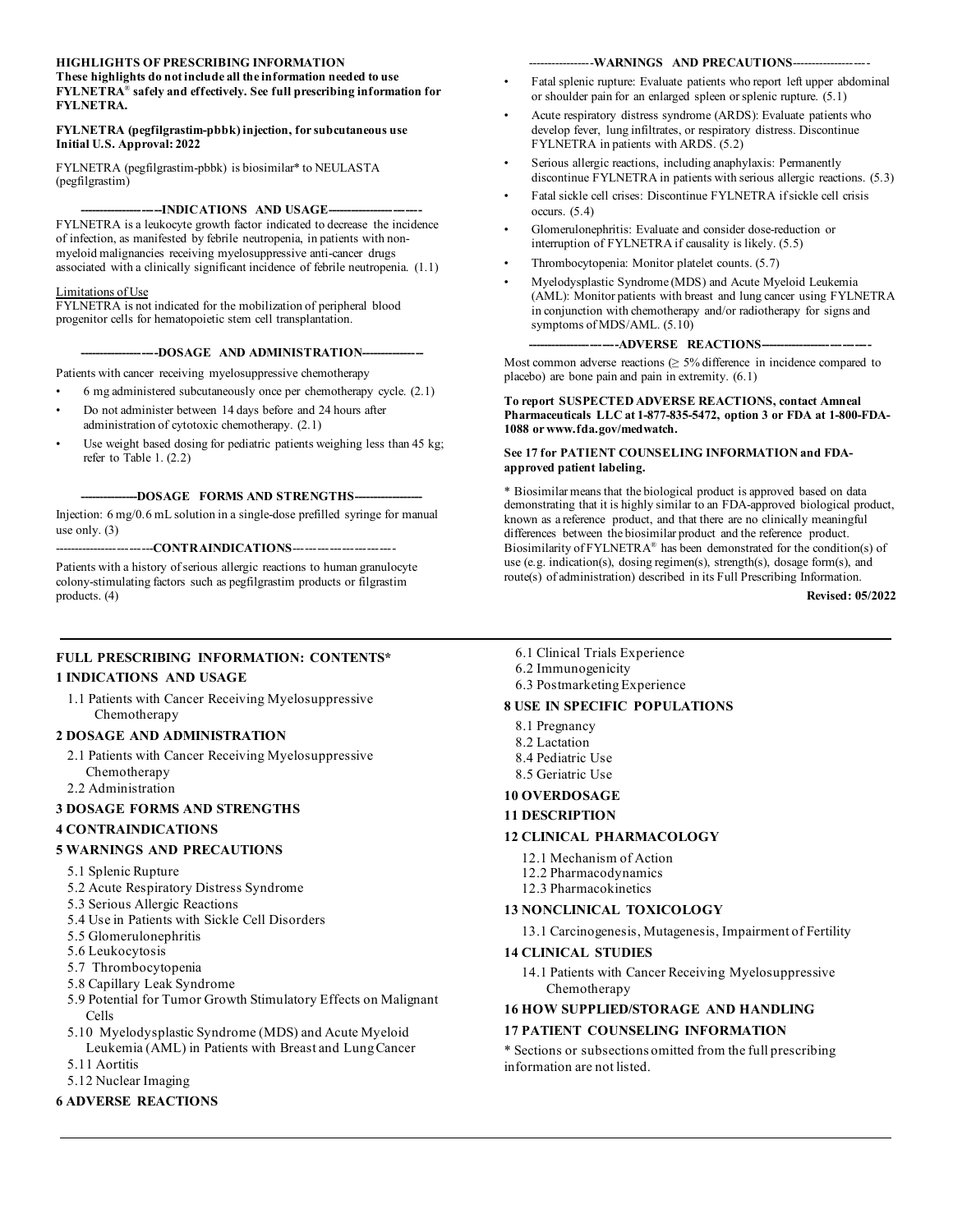### **FULL PRESCRIBING INFORMATION**

### **1 INDICATIONS AND USAGE**

### **1.1 Patients with Cancer Receiving Myelosuppressive Chemotherapy**

FYLNETRA is indicated to decrease the incidence of infection, as manifested by febrile neutropenia, in patients with non-myeloid malignancies receiving myelosuppressive anti-cancer drugs associated with a clinically significant incidence of febrile neutropenia *[see Clinical Studies (14.1)]*.

#### Limitations of Use

FYLNETRA is not indicated for the mobilization of peripheral blood progenitor cells for hematopoietic stem cell transplantation.

### **2 DOSAGE AND ADMINISTRATION**

### **2.1 Patients with Cancer Receiving Myelosuppressive Chemotherapy**

The recommended dosage of FYLNETRA is a single subcutaneous injection of 6 mg administered once per chemotherapy cycle. For dosing in pediatric patients weighing less than 45 kg, refer to Table 1. Do not administer FYLNETRA between 14 days before and 24 hours after administration of cytotoxic chemotherapy.

#### **2.2 Administration**

FYLNETRA is administered subcutaneously via a single-dose prefilled syringe for manual use.

Prior to use, remove the carton from the refrigerator and allow the FYLNETRA prefilled syringe to reach room temperature for a minimum of 30 minutes. Discard any prefilled syringe left at room temperature for greater than 72 hours.

Parenteral drug products should be inspected visually for particulate matter and discoloration prior to administration, whenever solution and container permit. Do not administer FYLNETRA if discoloration or particulates are observed.

The needle cap on the prefilled syringe is not made with natural rubber latex.

### *Pediatric Patients weighing less than 45 kg*

The FYLNETRA prefilled syringe is not designed to allow for direct administration of doses less than 0.6 mL (6 mg). The syringe does not bear graduation marks, which are necessary to accurately measure doses of FYLNETRA less than 0.6 mL (6 mg) for direct administration to patients. Thus, the direct administration to patients requiring dosing of less than 0.6 mL (6 mg) is not recommended due to the potential for dosing errors. Refer to Table 1.

| <b>Body Weight</b>          | <b>FYLNETRA Dose</b> | <b>Volume to Administer</b> |
|-----------------------------|----------------------|-----------------------------|
| Less than $10 \text{ kg}^*$ | See below*           | See below*                  |
| 10 to 20 kg                 | $1.5 \,\mathrm{mg}$  | $0.15$ mL                   |
| 21 to $30 \text{ kg}$       | $2.5 \,\mathrm{mg}$  | $0.25$ mL                   |
| $31$ to $44$ kg             | $4 \text{ mg}$       | $0.4$ mL                    |

\*For pediatric patients weighing less than 10 kg, administer 0.1 mg/kg (0.01 mL/kg) of FYLNETRA.

# **3 DOSAGE FORMS AND STRENGTHS**

FYLNETRA is a clear, colorless to slightly yellow, preservative-free solution available as:

• Injection: 6 mg/0.6 mL in a single-dose prefilled syringe for manual use only.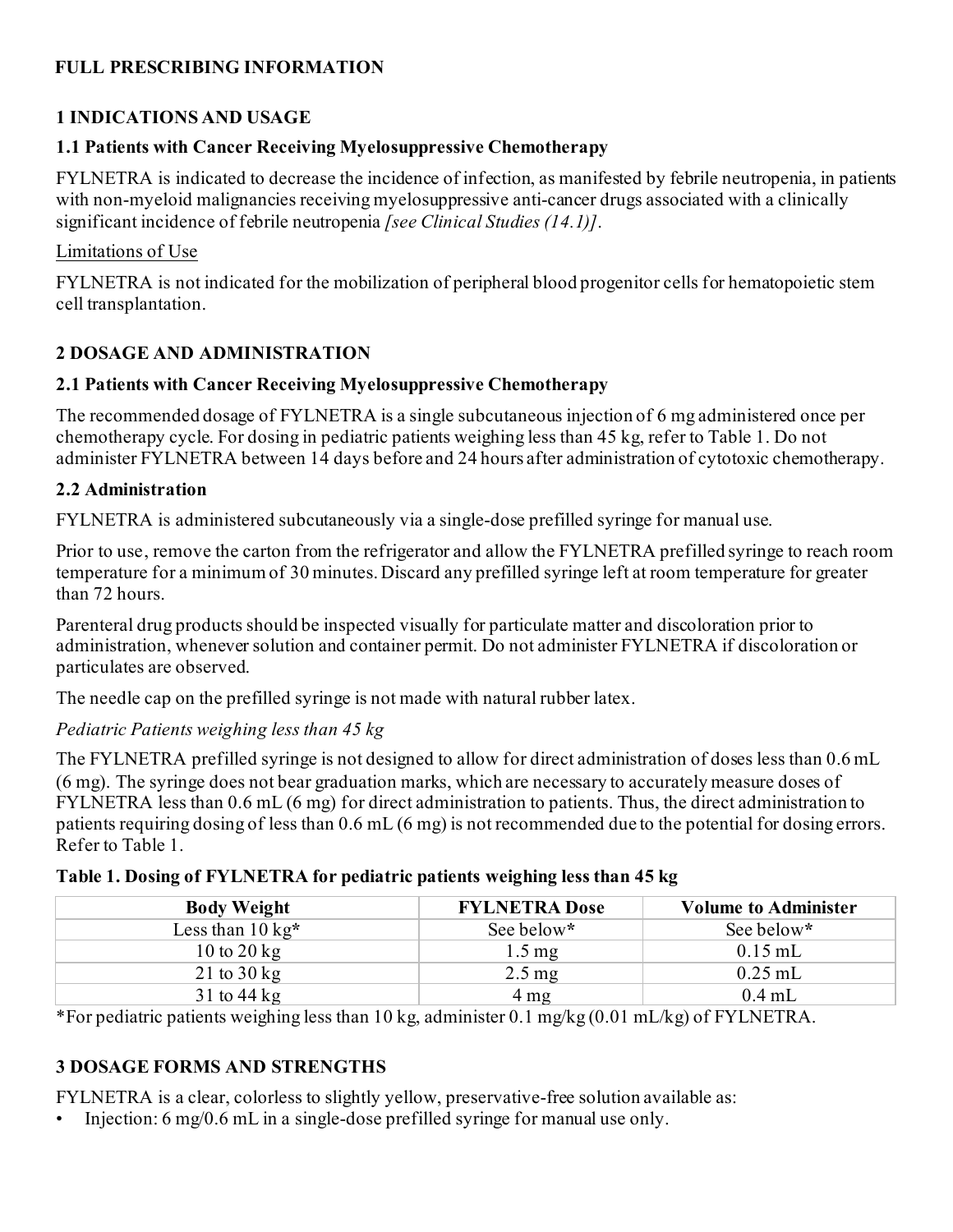### **4 CONTRAINDICATIONS**

FYLNETRA is contraindicated in patients with a history of serious allergic reactions to pegfilgrastim products or filgrastim products. Reactions have included anaphylaxis *[see Warnings and Precautions (5.3)].*

### **5 WARNINGS AND PRECAUTIONS**

#### **5.1 Splenic Rupture**

Splenic rupture, including fatal cases, can occur following the administration of pegfilgrastim products. Evaluate for an enlarged spleen or splenic rupture in patients who report left upper abdominal or shoulder pain after receiving FYLNETRA.

#### **5.2 Acute Respiratory Distress Syndrome**

Acute respiratory distress syndrome (ARDS) can occur in patients receiving pegfilgrastim products. Evaluate patients who develop fever and lung infiltrates or respiratory distress after receiving FYLNETRA, for ARDS. Discontinue FYLNETRA in patients with ARDS.

#### **5.3 Serious Allergic Reactions**

Serious allergic reactions, including anaphylaxis, can occur in patients receiving pegfilgrastim products. The majority of reported events occurred upon initial exposure. Allergic reactions, including anaphylaxis, can recur within days after the discontinuation of initial anti-allergic treatment. Permanently discontinue FYLNETRA in patients with serious allergic reactions. Do not administer FYLNETRA to patients with a history of serious allergic reactions to pegfilgrastim products or filgrastim products.

### **5.4 Use in Patients with Sickle Cell Disorders**

Severe and sometimes fatal sickle cell crises can occur in patients with sickle cell disorders receiving pegfilgrastim products. Discontinue FYLNETRA if sickle cell crisis occurs.

#### **5.5 Glomerulonephritis**

Glomerulonephritis has occurred in patients receiving pegfilgrastim products. The diagnoses were based upon azotemia, hematuria (microscopic and macroscopic), proteinuria, and renal biopsy. Generally, events of glomerulonephritis resolved after dose-reduction or discontinuation of pegfilgrastim products. If glomerulonephritis is suspected, evaluate for cause. If causality is likely, consider dose-reduction or interruption of FYLNETRA.

### **5.6 Leukocytosis**

White blood cell (WBC) counts of 100 x 10<sup>9</sup>/L or greater have been observed in patients receiving pegfilgrastim products. Monitoring of complete blood count (CBC) during FYLNETRA therapy is recommended.

#### **5.7 Thrombocytopenia**

Thrombocytopenia has been reported in patients receiving pegfilgrastim products. Monitor platelet counts.

### **5.8 Capillary Leak Syndrome**

Capillary leak syndrome has been reported after G-CSF administration, including pegfilgrastim products, and is characterized by hypotension, hypoalbuminemia, edema and hemoconcentration. Episodes vary in frequency, severity and may be life-threatening if treatment is delayed. Patients who develop symptoms of capillary leak syndrome should be closely monitored and receive standard symptomatic treatment, which may include a need for intensive care.

### **5.9 Potential for Tumor Growth Stimulatory Effects on Malignant Cells**

The granulocyte colony-stimulating factor (G-CSF) receptor through which pegfilgrastim products and filgrastim products act has been found on tumor cell lines. The possibility that pegfilgrastim products act as a growth factor for any tumor type, including myeloid malignancies and myelodysplasia, diseases for which pegfilgrastim products are not approved, cannot be excluded.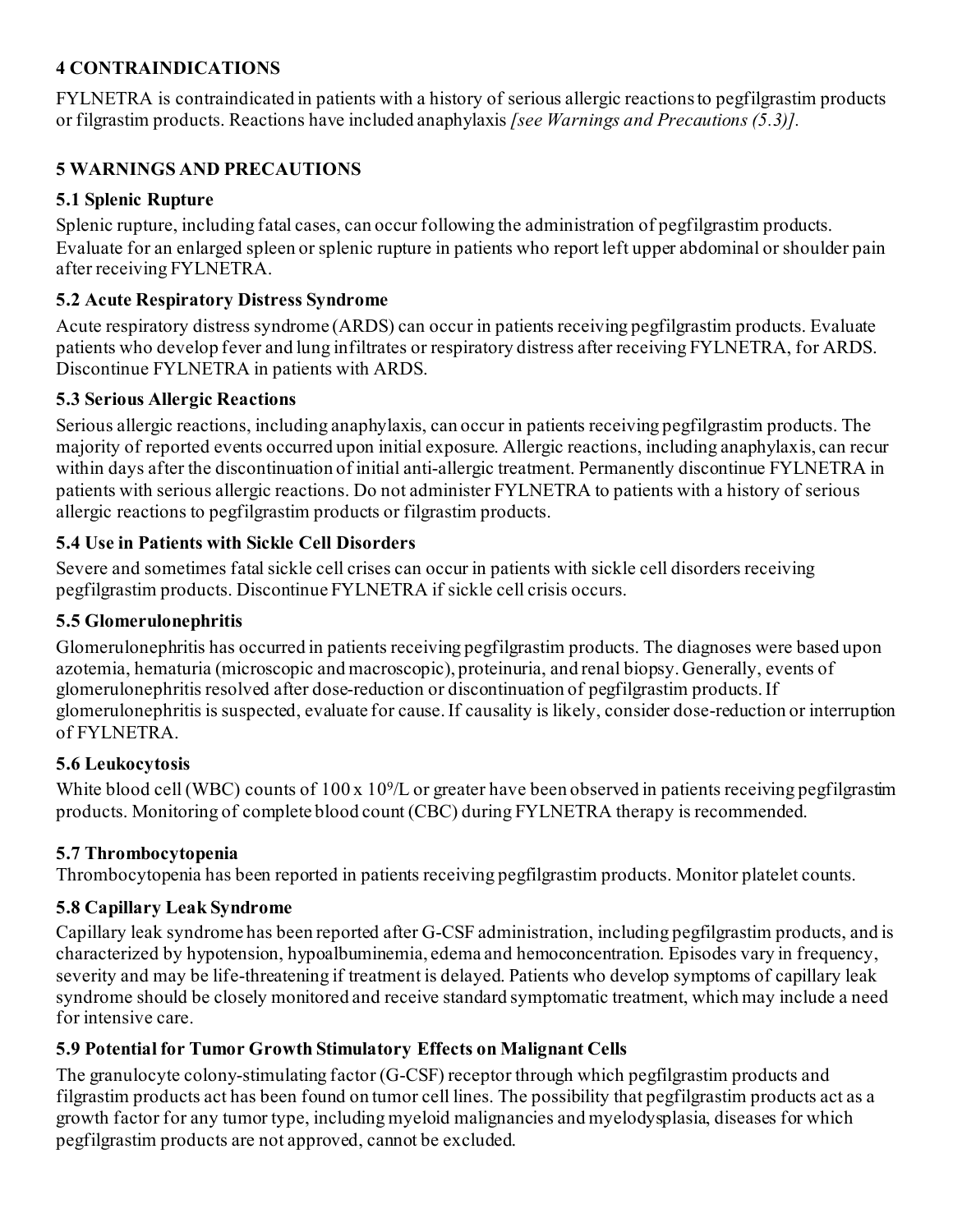#### **5.10 Myelodysplastic Syndrome (MDS) and Acute Myeloid Leukemia (AML) in Patients with Breast and Lung Cancer**

MDS and AML have been associated with the use of pegfilgrastim products in conjunction with chemotherapy and/or radiotherapy in patients with breast and lung cancer. Monitor patients for signs and symptoms of MDS/AML in these settings.

### **5.11 Aortitis**

Aortitis has been reported in patients receiving pegfilgrastim products. It may occur as early as the first week after start of therapy. Manifestations may include generalized signs and symptoms such as fever, abdominal pain, malaise, back pain, and increased inflammatory markers (e.g., c-reactive protein and white blood cell count). Consider aortitis in patients who develop these signs and symptoms without known etiology. Discontinue FYLNETRA if aortitis is suspected.

### **5.12 Nuclear Imaging**

Increased hematopoietic activity of the bone marrow in response to growth factor therapy has been associated with transient positive bone imaging changes. This should be considered when interpreting bone imaging results.

### **6 ADVERSE REACTIONS**

The following clinically significant adverse reactions are discussed in greater detail in other sections of the labeling:

- Splenic Rupture *[see Warnings and Precautions (5.1)]*
- Acute Respiratory Distress Syndrome *[see Warnings and Precautions (5.2)]*
- Serious Allergic Reactions *[see Warnings and Precautions (5.3)]*
- Use in Patients with Sickle Cell Disorders *[see Warnings and Precautions (5.4)]*
- Glomerulonephritis *[see Warnings and Precautions (5.5)]*
- Leukocytosis *[see Warnings and Precautions (5.6)]*
- Thrombocytopenia *[see Warnings and Precautions (5.7)]*
- Capillary Leak Syndrome *[see Warnings and Precautions (5.8)]*
- Potential for Tumor Growth Stimulatory Effects on Malignant Cells *[see Warnings and Precautions (5.9)]*
- Myelodysplastic Syndrome (MDS) *[see Warnings and Precautions (5.10)]*
- Acute Myeloid Leukemia (AML) *[see Warnings and Precautions (5.10)]*
- Aortitis *[see Warnings and Precautions (5.11)]*

# **6.1 Clinical Trials Experience**

Because clinical trials are conducted under widely varying conditions, adverse reaction rates observed in the clinical trials of a drug cannot be directly compared with rates in the clinical trials of another drug and may not reflect the rates observed in clinical practice.

Pegfilgrastim clinical trials safety data are based upon 932 patients receiving pegfilgrastim in seven randomized clinical trials. The population was 21 to 88 years of age and 92% female. The ethnicity was 75% Caucasian, 18% Hispanic, 5% Black, and 1% Asian. Patients with breast ( $n = 823$ ), lung and thoracic tumors ( $n = 53$ ) and lymphoma (n = 56) received pegfilgrastim after nonmyeloablative cytotoxic chemotherapy. Most patients received a single 100 mcg/kg (n = 259) or a single 6 mg (n = 546) dose per chemotherapy cycle over 4 cycles.

The following adverse reaction data in Table 2 are from a randomized, double-blind, placebo-controlled study in patients with metastatic or non-metastatic breast cancer receiving docetaxel 100 mg/m2 every 21 days (Study 3). A total of 928 patients were randomized to receive either 6 mg pegfilgrastim ( $n = 467$ ) or placebo ( $n = 461$ ). The patients were 21 to 88 years of age and 99% female. The ethnicity was 66% Caucasian, 31% Hispanic, 2% Black, and < 1% Asian, Native American, or other.

The most common adverse reactions occurring in  $\geq$  5% of patients and with a between-group difference of  $\geq$ 5% higher in the pegfilgrastim arm in placebo-controlled clinical trials are bone pain and pain in extremity.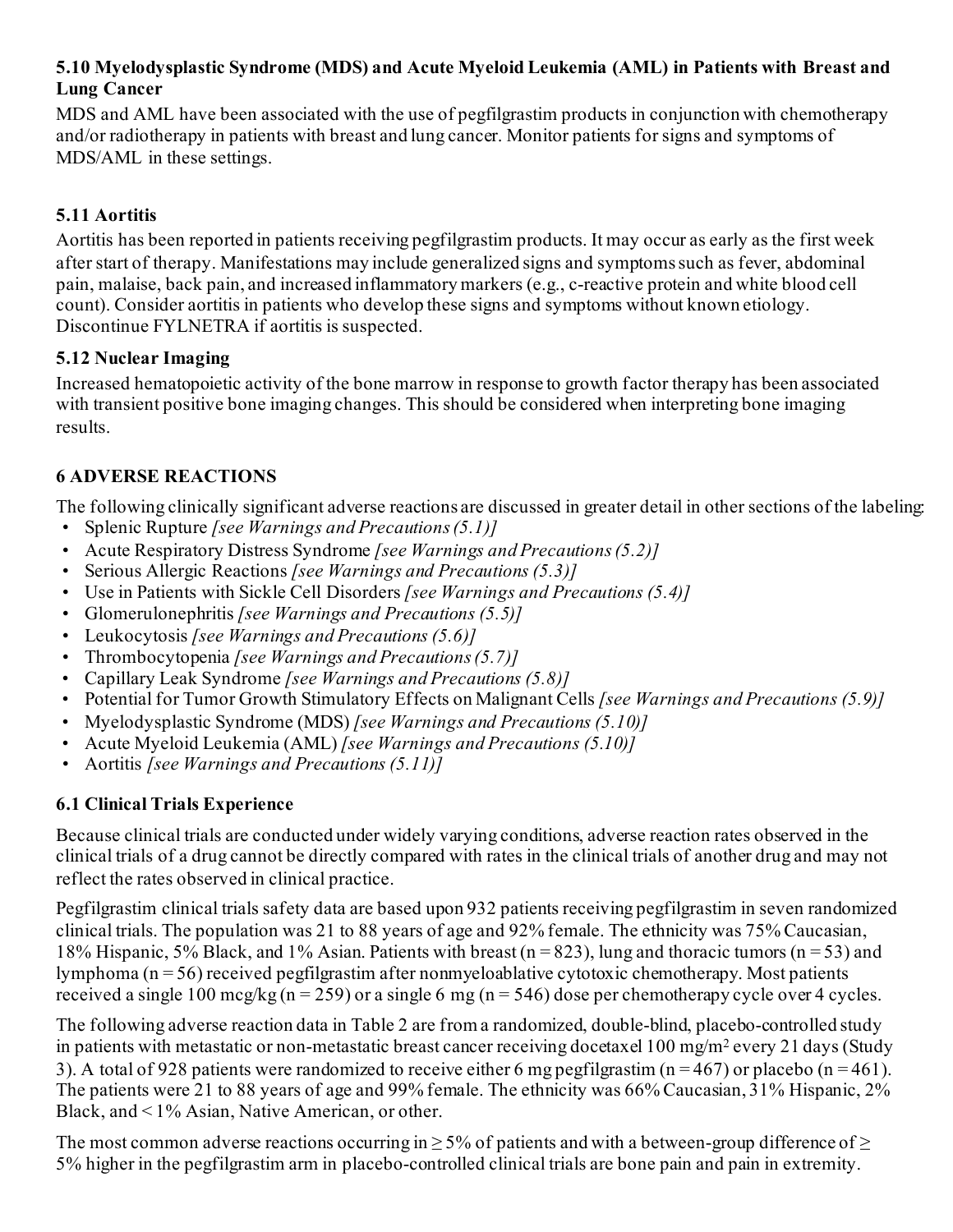**Table 2. Adverse Reactions with ≥ 5% Higher Incidence in pegfilgrastim Patients Compared to Placebo in Study 3**

| <b>Body System</b><br><b>Adverse Reaction</b>   | <b>Placebo</b><br>$(N=461)$ | Pegfilgrastim 6 mg SC on Day 2<br>$(N=467)$ |
|-------------------------------------------------|-----------------------------|---------------------------------------------|
| Musculoskeletal and connective tissue disorders |                             |                                             |
| Bone pain                                       | 26%                         | 31%                                         |
| Pain in extremity                               | 4%                          | 9%                                          |

#### *Leukocytosis*

In clinical studies, leukocytosis (WBC counts  $> 100 \times 10^{9}/L$ ) was observed in less than 1% of 932 patients with non-myeloid malignancies receiving pegfilgrastim. No complications attributable to leukocytosis were reported in clinical studies.

### **6.2 Immunogenicity**

As with all therapeutic proteins, there is potential for immunogenicity. The detection of antibody formation is highly dependent on the sensitivity and specificity of the assay. Additionally, the observed incidence of antibody (including neutralizing antibody) positivity in an assay may be influenced by several factors, including assay methodology, sample handling, timing of sample collection, concomitant medications, and underlying disease. For these reasons, comparison of the incidence of antibodies in the studies described below with the incidence of antibodies in other studies or to other pegfilgrastim products may be misleading.

Binding antibodies to pegfilgrastim were detected using a BIAcore assay. The approximate limit of detection for this assay is 500 ng/mL. Pre-existing binding antibodies were detected in approximately 6% (51/849) of patients with metastatic breast cancer. Four of 521 pegfilgrastim-treated subjects who were negative at baseline developed binding antibodies to pegfilgrastim following treatment. None of these 4 patients had evidence of neutralizing antibodies detected using a cell-based bioassay.

### **6.3 Postmarketing Experience**

The following adverse reactions have been identified during post approval use of pegfilgrastim products. Because these reactions are reported voluntarily from a population of uncertain size, it is not always possible to reliably estimate their frequency or establish a causal relationship to drug exposure.

- Splenic rupture and splenomegaly (enlarged spleen) *[see Warnings and Precautions (5.1)]*
- Acute respiratory distress syndrome (ARDS) *[see Warnings and Precautions (5.2)]*
- Allergic reactions/hypersensitivity, including anaphylaxis, skin rash, urticaria, generalized erythema, and flushing *[see Warnings and Precautions (5.3)]*
- Sickle cell crisis *[see Warnings and Precautions (5.4)]*
- Glomerulonephritis *[see Warnings and Precautions (5.5)]*
- Leukocytosis *[see Warnings and Precautions (5.6)]*
- Thrombocytopenia *[see Warnings and Precautions (5.7)]*
- Capillary Leak Syndrome *[see Warnings and Precautions (5.8)]*
- Injection site reactions
- Sweet's syndrome (acute febrile neutrophilic dermatosis), cutaneous vasculitis
- Myelodysplastic syndrome (MDS) and acute myeloid leukemia (AML) in patients with breast and lung cancer receiving chemotherapy and/or radiotherapy *[see Warnings and Precautions (5.10)]*
- Aortitis *[see Warnings and Precautions (5.11)]*
- Alveolar hemorrhage

# **8 USE IN SPECIFIC POPULATIONS**

### **8.1 Pregnancy**

Risk Summary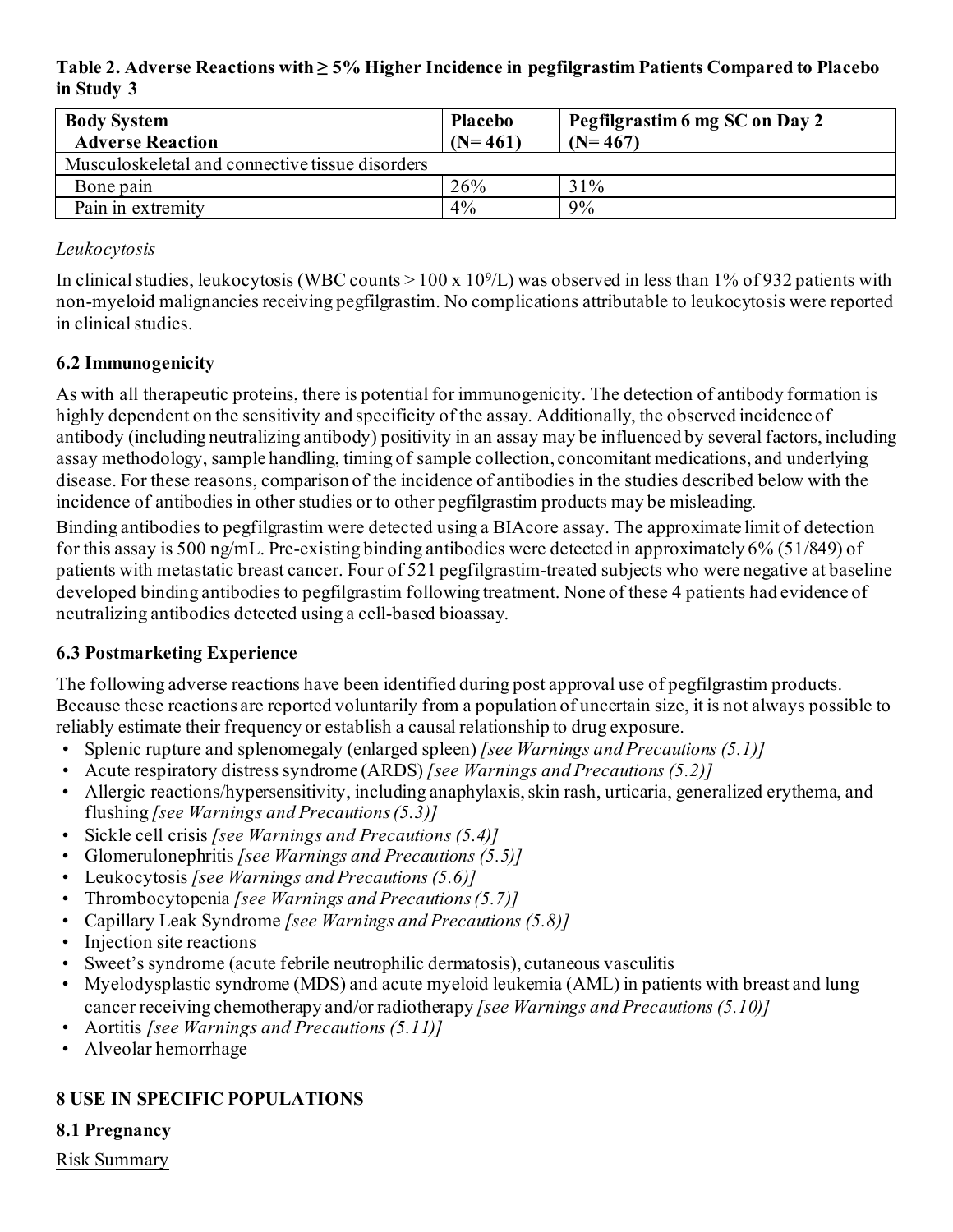Although available data with FYLNETRA or pegfilgrastim product use in pregnant women are insufficient to establish whether there is a drug associated risk of major birth defects, miscarriage, or adverse maternal or fetal outcomes, there are available data from published studies in pregnant women exposed to filgrastim products. These studies have not established an association of filgrastim product use during pregnancy with major birth defects, miscarriage, or adverse maternal or fetal outcomes.

In animal studies, no evidence of reproductive/developmental toxicity occurred in the offspring of pregnant rats that received cumulative doses of pegfilgrastim approximately 10 times the recommended human dose (based on body surface area). In pregnant rabbits, increased embryolethality and spontaneous abortions occurred at 4 times the maximum recommended human dose simultaneously with signs of maternal toxicity *(see Data)*.

The estimated background risk of major birth defects and miscarriage for the indicated population is unknown. All pregnancies have a background risk of birth defect, loss, or other adverse outcomes. In the U.S. general population, the estimated background risks of major birth defects and miscarriage in clinically recognized pregnancies is 2% to 4% and 15% to 20%, respectively.

### Data

### *Animal Data*

Pregnant rabbits were dosed with pegfilgrastim subcutaneously every other day during the period of organogenesis. At cumulative doses ranging from the approximate human dose to approximately 4 times the recommended human dose (based on body surface area), the treated rabbits exhibited decreased maternal food consumption, maternal weight loss, as well as reduced fetal body weights and delayed ossification of the fetal skull; however, no structural anomalies were observed in the offspring from either study. Increased incidences of post-implantation losses and spontaneous abortions (more than half the pregnancies) were observed at cumulative doses approximately 4 times the recommended human dose, which were not seen when pregnant rabbits were exposed to the recommended human dose.

Three studies were conducted in pregnant rats dosed with pegfilgrastim at cumulative doses up to approximately 10 times the recommended human dose at the following stages of gestation: during the period of organogenesis, from mating through the first half of pregnancy, and from the first trimester through delivery and lactation. No evidence of fetal loss or structural malformations was observed in any study. Cumulative doses equivalent to approximately 3 and 10 times the recommended human dose resulted in transient evidence of wavy ribs in fetuses of treated mothers (detected at the end of gestation but no longer present in pups evaluated at the end of lactation).

# **8.2 Lactation**

### Risk Summary

There are no data on the presence of pegfilgrastim products in human milk, the effects on the breastfed child, or the effects on milk production. Other filgrastim products are secreted poorly into breast milk, and filgrastim products are not absorbed orally by neonates. The developmental and health benefits of breastfeeding should be considered along with the mother's clinical need for FYLNETRA and any potential adverse effects on the breastfed child from FYLNETRA or from the underlying maternal condition.

# **8.4 Pediatric Use**

The safety and effectiveness of pegfilgrastim have been established in pediatric patients. No overall differences in safety were identified between adult and pediatric patients based on postmarketing surveillance and review of the scientific literature.

Use of pegfilgrastim in pediatric patients for chemotherapy-induced neutropenia is based on adequate and wellcontrolled studies in adults with additional pharmacokinetic and safety data in pediatric patients with sarcoma *[see Clinical Pharmacology (12.3)* and *Clinical Studies (14.1)]*.

# **8.5 Geriatric Use**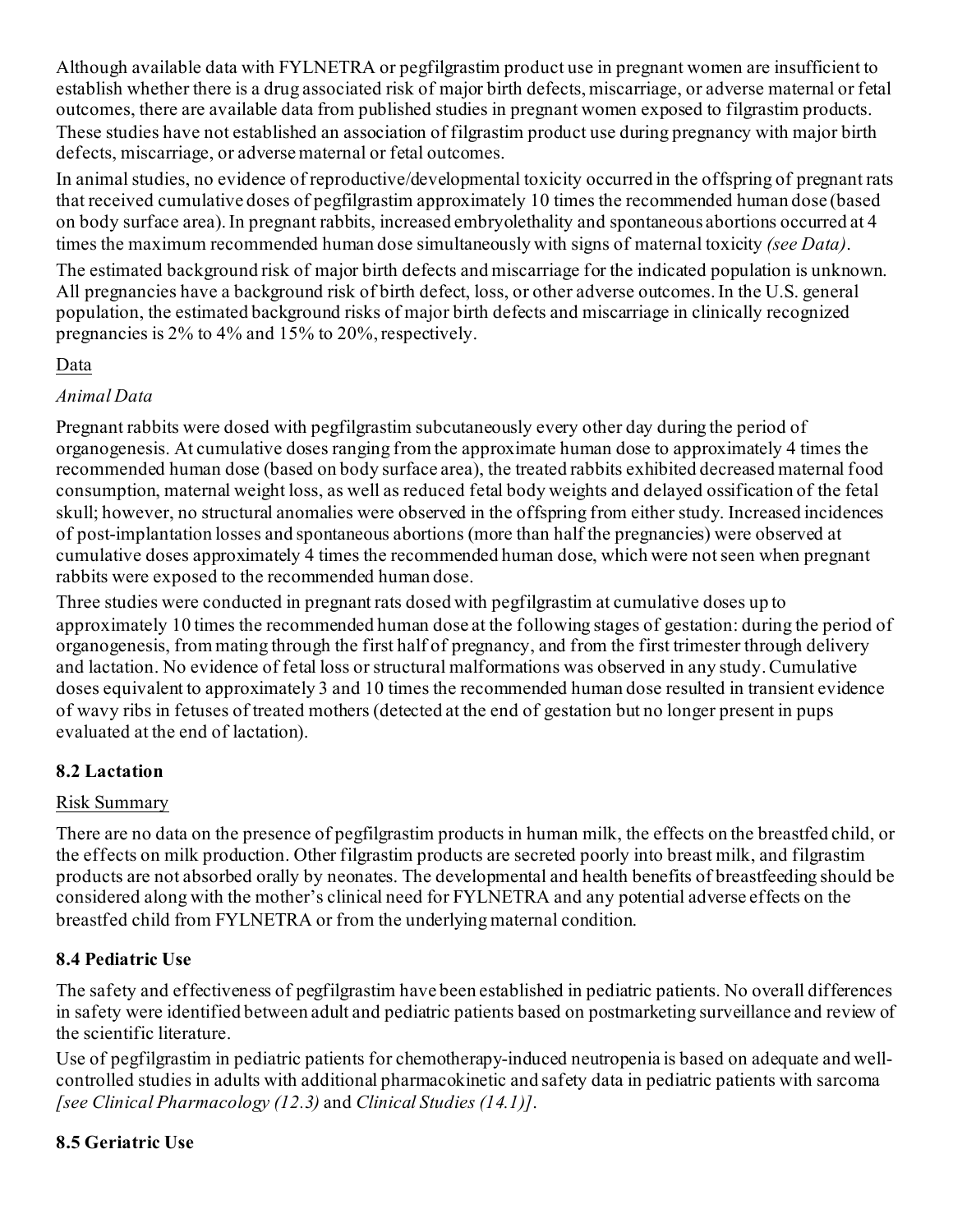Of the 932 patients with cancer who received pegfilgrastim in clinical studies, 139 (15%) were aged 65 and over, and 18 (2%) were aged 75 and over. No overall differences in safety or effectiveness were observed between patients aged 65 and older and younger patients.

# **10 OVERDOSAGE**

Overdosage of pegfilgrastim products may result in leukocytosis and bone pain. Events of edema, dyspnea, and pleural effusion have been reported in a single patient who administered pegfilgrastim on 8 consecutive days in error. In the event of overdose, the patient should be monitored for adverse reactions *[see Adverse Reactions (6.1)]*.

### **11 DESCRIPTION**

Pegfilgrastim-pbbk is a covalent conjugate of recombinant methionyl human G-CSF and monomethoxypolyethylene glycol. Recombinant methionyl human G-CSF is a water-soluble 175 amino acid protein with a molecular weight of approximately 19 kilodaltons (kD). Recombinant methionyl human G-CSF is obtained from the bacterial fermentation of a strain of *E coli* transformed with a genetically engineered plasmid containing the human G-CSF gene. To produce pegfilgrastim-pbbk, a 20 kD monomethoxypolyethylene glycol molecule is covalently bound to the N-terminal methionyl residue of recombinant methionyl human G-CSF. The average molecular weight of pegfilgrastim-pbbk is approximately 39 kD. Kanamycin is used during the manufacturing process but is undetectable in the final product.

FYLNETRA (pegfilgrastim-pbbk) injection is supplied in 0.6 mL prefilled syringes for manual subcutaneous injection. The prefilled syringe does not bear graduation marks and is designed to deliver the entire contents of the syringe  $(6 \text{ mg}/0.6 \text{ mL})$ .

The delivered 0.6 mL dose from the prefilled syringe contains 6 mg pegfilgrastim-pbbk (based on protein weight) in a sterile, clear, colorless to slightly yellow, preservative-free solution (pH 4.0) containing acetic acid (0.36 mg), polysorbate 20 (0.02 mg), sodium hydroxide (0.03 mg), and sorbitol (30 mg) in Water for Injection, USP.

# **12 CLINICAL PHARMACOLOGY**

### **12.1 Mechanism of Action**

Pegfilgrastim products are colony-stimulating factors that act on hematopoietic cells by binding to specific cell surface receptors, thereby stimulating proliferation, differentiation, commitment, and end cell functional activation.

### **12.2 Pharmacodynamics**

Animal data and clinical data in humans suggest a correlation between pegfilgrastim products' exposure and the duration of severe neutropenia as a predictor of efficacy. Selection of the dosing regimen of FYLNETRA is based on reducing the duration of severe neutropenia.

### **12.3 Pharmacokinetics**

The pharmacokinetics of pegfilgrastim was studied in 379 patients with cancer. The pharmacokinetics of pegfilgrastim was nonlinear, and clearance decreased with increases in dose. Neutrophil receptor binding is an important component of the clearance of pegfilgrastim, and serum clearance is directly related to the number of neutrophils. In addition to numbers of neutrophils, body weight appeared to be a factor. Patients with higher body weights experienced higher systemic exposure to pegfilgrastim after receiving a dose normalized for body weight. A large variability in the pharmacokinetics of pegfilgrastim was observed. The half-life of pegfilgrastim ranged from 15 to 80 hours after subcutaneous injection.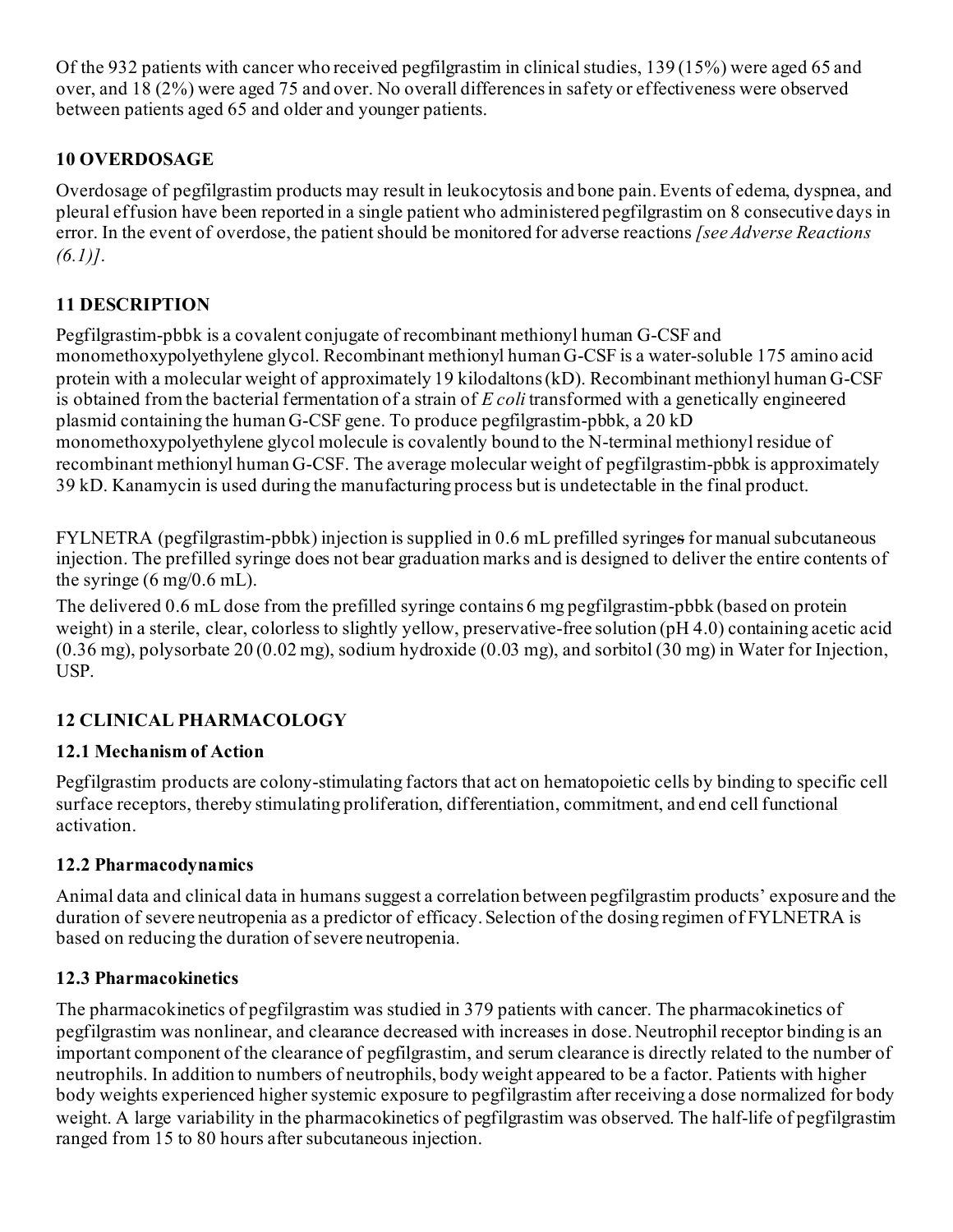# *Specific Populations*

No gender-related differences were observed in the pharmacokinetics of pegfilgrastim, and no differences were observed in the pharmacokinetics of geriatric patients ( $\geq 65$  years of age) compared with younger patients ( $\leq 65$ years of age) *[see Use in Specific Populations (8.5)]*.

### Renal Impairment

In a study of 30 subjects with varying degrees of renal dysfunction, including end stage renal disease, renal dysfunction had no effect on the pharmacokinetics of pegfilgrastim.

### Pediatric Patients with Cancer Receiving Myelosuppressive Chemotherapy

The pharmacokinetics and safety of pegfilgrastim were studied in 37 pediatric patients with sarcoma in Study 4 *[see Clinical Studies (14.1)]*. The mean ( $\pm$  standard deviation [SD]) systemic exposure (AUC<sub>0-inf</sub>) of pegfilgrastim after subcutaneous administration at  $100$  mcg/kg was  $47.9$  ( $\pm$  22.5) mcg hr/mL in the youngest age group (0 to 5 years, n = 11), 22.0 ( $\pm$  13.1) mcg·hr/mL in the 6 to 11 years age group (n = 10), and 29.3 ( $\pm$  23.2) mcg·hr/mL in the 12 to 21 years age group ( $n = 13$ ). The terminal elimination half-lives of the corresponding age groups were 30.1 ( $\pm$  38.2) hours, 20.2 ( $\pm$  11.3) hours, and 21.2 ( $\pm$  16.0) hours, respectively.

# **13 NONCLINICAL TOXICOLOGY**

# **13.1 Carcinogenesis, Mutagenesis, Impairment of Fertility**

No carcinogenicity or mutagenesis studies have been performed with pegfilgrastim products.

Pegfilgrastim did not affect reproductive performance or fertility in male or female rats at cumulative weekly doses approximately 6 to 9 times higher than the recommended human dose (based on body surface area).

# **14 CLINICAL STUDIES**

# **14.1 Patients with Cancer Receiving Myelosuppressive Chemotherapy**

Pegfilgrastim was evaluated in three randomized, double-blind, controlled studies. Studies 1 and 2 were activecontrolled studies that employed doxorubicin 60 mg/m2 and docetaxel 75 mg/m2 administered every 21 days for up to 4 cycles for the treatment of metastatic breast cancer. Study 1 investigated the utility of a fixed dose of pegfilgrastim. Study 2 employed a weight-adjusted dose. In the absence of growth factor support, similar chemotherapy regimens have been reported to result in a 100% incidence of severe neutropenia (ANC <  $0.5 \text{ x}$ ) 109/L) with a mean duration of 5 to 7 days and a 30% to 40% incidence of febrile neutropenia. Based on the correlation between the duration of severe neutropenia and the incidence of febrile neutropenia found in studies with filgrastim, duration of severe neutropenia was chosen as the primary endpoint in both studies, and the efficacy of pegfilgrastim was demonstrated by establishing comparability to filgrastim-treated patients in the mean days of severe neutropenia.

In Study 1, 157 patients were randomized to receive a single subcutaneous injection of pegfilgrastim (6 mg) on day 2 of each chemotherapy cycle or daily subcutaneous filgrastim (5 mcg/kg/day) beginning on day 2 of each chemotherapy cycle. In Study 2, 310 patients were randomized to receive a single subcutaneous injection of pegfilgrastim (100 mcg/kg) on day 2 or daily subcutaneous filgrastim (5 mcg/kg/day) beginning on day 2 of each chemotherapy cycle.

Both studies met the major efficacy outcome measure of demonstrating that the mean days of severe neutropenia of pegfilgrastim-treated patients did not exceed that of filgrastim-treated patients by more than 1 day in cycle 1 of chemotherapy. The mean days of cycle 1 severe neutropenia in Study 1 were 1.8 days in the pegfilgrastim arm compared to 1.6 days in the filgrastim arm [difference in means 0.2 (95% CI - 0.2, 0.6)] and in Study 2 were 1.7 days in the pegfilgrastim arm compared to 1.6 days in the filgrastim arm [difference in means 0.1 (95% CI - 0.2, 0.4)].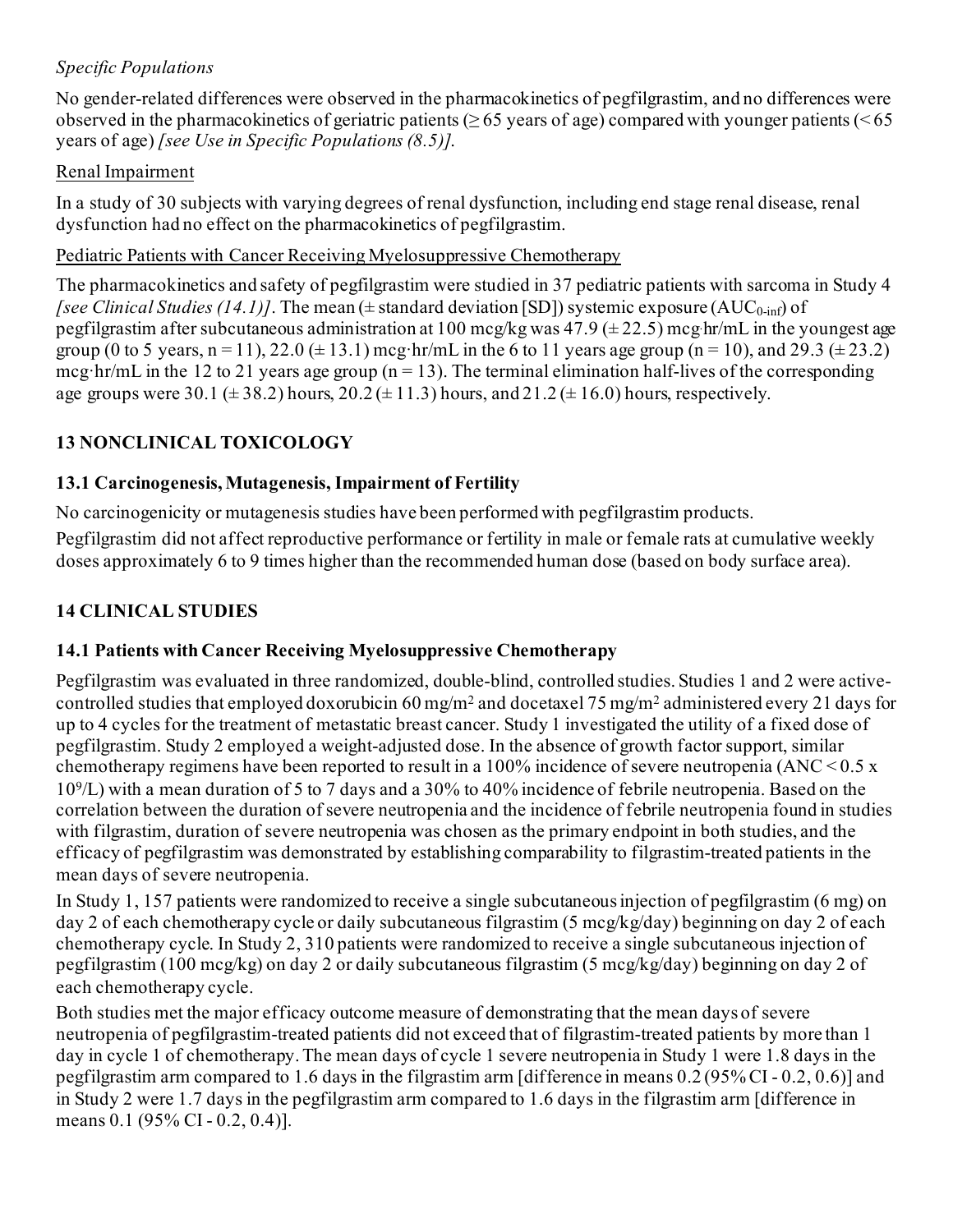A secondary endpoint in both studies was days of severe neutropenia in cycles 2 through 4 with results similar to those for cycle 1.

Study 3 was a randomized, double-blind, placebo-controlled study that employed docetaxel  $100 \,\text{mg/m}^2$ administered every 21 days for up to 4 cycles for the treatment of metastatic or non-metastatic breast cancer. In this study, 928 patients were randomized to receive a single subcutaneous injection of pegfilgrastim (6 mg) or placebo on day 2 of each chemotherapy cycle. Study 3 met the major trial outcome measure of demonstrating that the incidence of febrile neutropenia (defined as temperature  $\geq$  38.2°C and ANC  $\leq$  0.5 x 10<sup>9</sup>/L) was lower for pegfilgrastim-treated patients as compared to placebo-treated patients (1% versus 17%, respectively,  $p <$ 0.001). The incidence of hospitalizations (1% versus 14%) and IV anti-infective use (2% versus 10%) for the treatment of febrile neutropenia was also lower in the pegfilgrastim-treated patients compared to the placebotreated patients.

Study 4 was a multicenter, randomized, open-label study to evaluate the efficacy, safety, and pharmacokinetics *[see Clinical Pharmacology (12.3)]* of pegfilgrastim in pediatric and young adult patients with sarcoma. Patients with sarcoma receiving chemotherapy age 0 to 21 years were eligible. Patients were randomized to receive subcutaneous pegfilgrastim as a single-dose of 100 mcg/kg ( $n = 37$ ) or subcutaneous filgrastim at a dose 5 mcg/kg/day (n = 6) following myelosuppressive chemotherapy. Recovery of neutrophil counts was similar in the pegfilgrastim and filgrastim groups. The most common adverse reaction reported was bone pain.

# **16 HOW SUPPLIED/STORAGE AND HANDLING**

# **FYLNETRA single-dose prefilled syringe for manual use**

FYLNETRA (pegfilgrastim-pbbk) injection is a clear, colorless to slightly yellow, preservative-free solution supplied in a prefilled single-dose syringe for manual use containing 6 mg pegfilgrastim-pbbk, supplied with a 27-gauge, 1/2-inch needle with an UltraSafe PlusTM Passive Needle Guard.

The needle cap on the prefilled syringe is not made with natural rubber latex.

FYLNETRA is provided in a dispensing pack containing one sterile 6 mg/0.6 mL prefilled syringe (NDC 70121-1627-1).

FYLNETRA prefilled syringe does not bear graduation marks and is intended only to deliver the entire contents of the syringe (6 mg/0.6 mL) for direct administration. Use of the prefilled syringe is not recommended for direct administration for pediatric patients weighing less than 45 kg who require doses that are less than the full contents of the syringe.

Store refrigerated between 36°F to 46°F (2°C to 8°C) in the carton to protect from light. Do not shake. Discard syringes stored at room temperature [68°F to 77°F (20°C to 25°C)] for more than 72 hours. Avoid freezing; if frozen, thaw in the refrigerator before administration. Discard syringe if frozen more than once.

# **17 PATIENT COUNSELING INFORMATION**

Advise the patient to read the FDA-approved patient labeling (Patient Information and Instructions for Use).

Advise patients of the following risks and potential risks with FYLNETRA:

- Splenic rupture and splenomegaly
- Acute Respiratory Distress Syndrome
- Serious allergic reactions
- Sickle cell crisis
- Glomerulonephritis
- Increased risk of Myelodysplastic Syndrome and/or Acute Myeloid Leukemia in patients with breast and lung cancer who receive FYLNETRA in conjunction with chemotherapy and/or radiation therapy
- Capillary Leak Syndrome
- Aortitis

Instruct patients who self-administer FYLNETRA using the single-dose prefilled syringe of the:

• Importance of following the Instructions for Use.